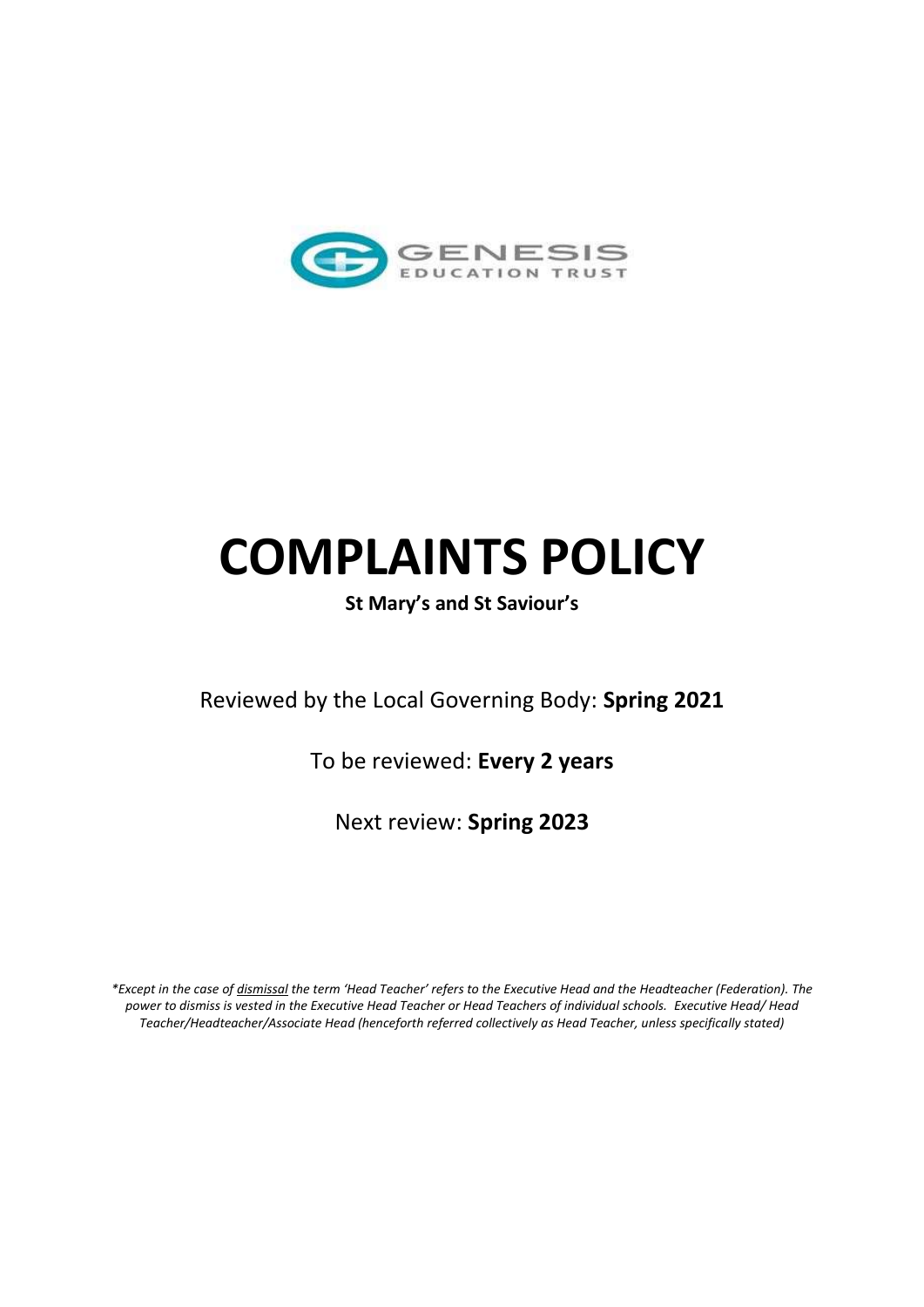## **1. Introduction**

This document establishes the framework within which complaints will be addressed and the philosophy underpinning the framework. It is not intended to cover those aspects of school life for which there are specific statutory requirements, e.g. allegations of child abuse, financial improprieties or other criminal activities.

#### **2. General Principles**

The following principles will be observed whenever a complaint is made:

- 2.1 **Speed.** Procedures should be as speedy as possible. Where there are delays, information about progress will be given to the complainant.
- 2.2 **Confidentiality.** We will treat conversations and correspondence with discretion. However, from the outset all parties to a complaint need to be aware that some information may have to be shared with others involved in the operation of the complaints procedure.
- 2.3 **Anonymous complaints.** When an anonymous complaint is made, it will be left to the Head Teacher's discretion to decide whether the gravity of the complaint warrants any further action.
- 2.4 **Record keeping.** Formal complaints will be reported termly to the Governing Body.

#### **3. Definition of a complaint**

- 3.1 A statement that something is unsatisfactory or unacceptable.
- 3.2 A complaint is an expression of significant dissatisfaction, however made, by a person or persons with a legitimate interest in the school, but not employed in the school, about the conduct, actions or omissions of members of staff employed at the school or about the standard of teaching of members of the teaching staff.
- 3.3 Complaints may be written or verbal. It is not always appropriate to ask for complaints to be put in writing as this might formalise the situation unnecessarily, resulting in the involved parties taking more defensive or entrenched positions thus making the conflict more difficult to resolve.

#### **4. Responsibility of the school**

The Articles of Government for the school state that "the conduct of the school shall be under the direction of the Governing Body" and that "the head teacher is responsible for the internal organisation and management of the school". This makes the head teacher responsible for investigating complaints in the first instance and, if appropriate, referring complaints to members of staff to deal with.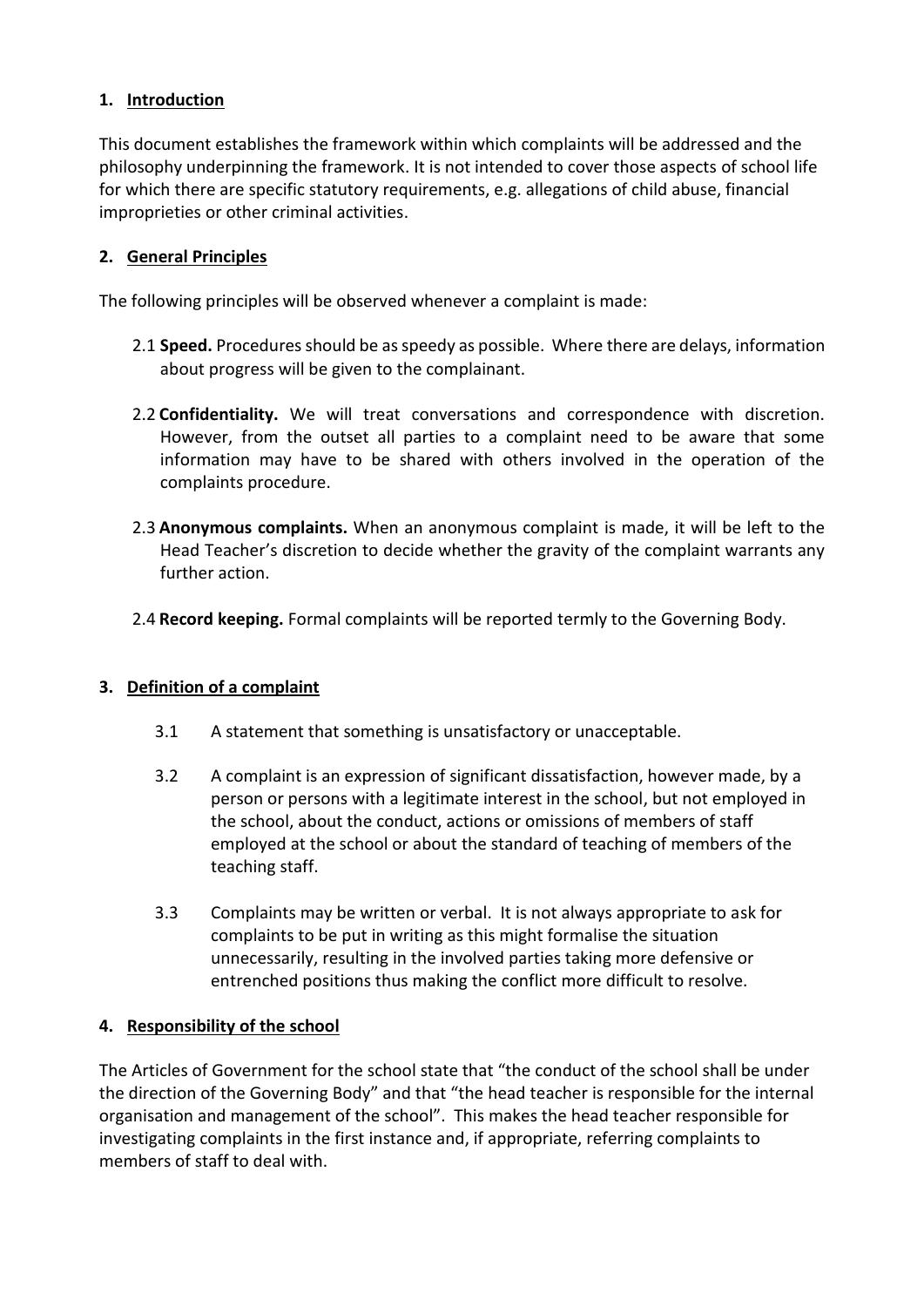While emphasis is placed upon the informal resolution of complaints, the Governing Body may be called upon to consider, resolve or adjudicate if complaints are referred to them by the head teacher or by a complainant who is not satisfied with the result of the informal process.

## **5. Values underpinning the process**

Children learn best if there is an effective partnership between school staff and parents.

- $\checkmark$  All members of the school community are entitled to have their points of view heard.
- $\checkmark$  Unresolved complaints might result in unhealthy conflict.

## **6. Aims**

- 6.1 To enhance the school mission by giving due consideration to the complaints of parents and carers.
- 6.2 To ensure that all complaints are considered fully, fairly, carefully and confidentially.
- 6.3 i)To resolve complaints to the satisfaction of the complainant, or…
	- ii) To issue a clear decision which will enable the complainant, the Head Teacher or the Governing Body to consider how (if at all) the matter should be taken further.

## **7. The Process**

It is important to remember that every expression of concern is not a complaint. Discretion needs to be applied in determining whether action, over and above the normal day by day discussions on parental concerns, is needed. All senior members of staff are expected to exercise such discretion before referring matters to the head teacher.

Problems and expressions of concern should be dealt with, as far as it is possible, at the point of first contact. Continued dissatisfaction on the part of the parent/carer indicates a need for upward referral.

#### **8. Referral structure**

The referral structure is as follows:

class teacher  $\rightarrow$  phase leader  $\rightarrow$  senior leader  $\rightarrow$  Headteacher  $\rightarrow$  Executive Head

Office staff  $\rightarrow$  office manager  $\rightarrow$  senior leader  $\rightarrow$  Headteacher  $\rightarrow$  Executive Head

On occasions it will be appropriate to by-pass levels in the referral structure – this will be at the discretion of school staff.

When a complaint is made to the Headteacher or Executive Head, (s)he may decide to deal with it or to refer it to an appropriate level in the structure. Where they have asked a colleague to deal with a complaint, feedback should be given to them.

Where a teacher other than the Head Teacher receives a complaint (as opposed to an expression of concern) and deals with it, the head teacher should be notified of the complaint and how it was resolved.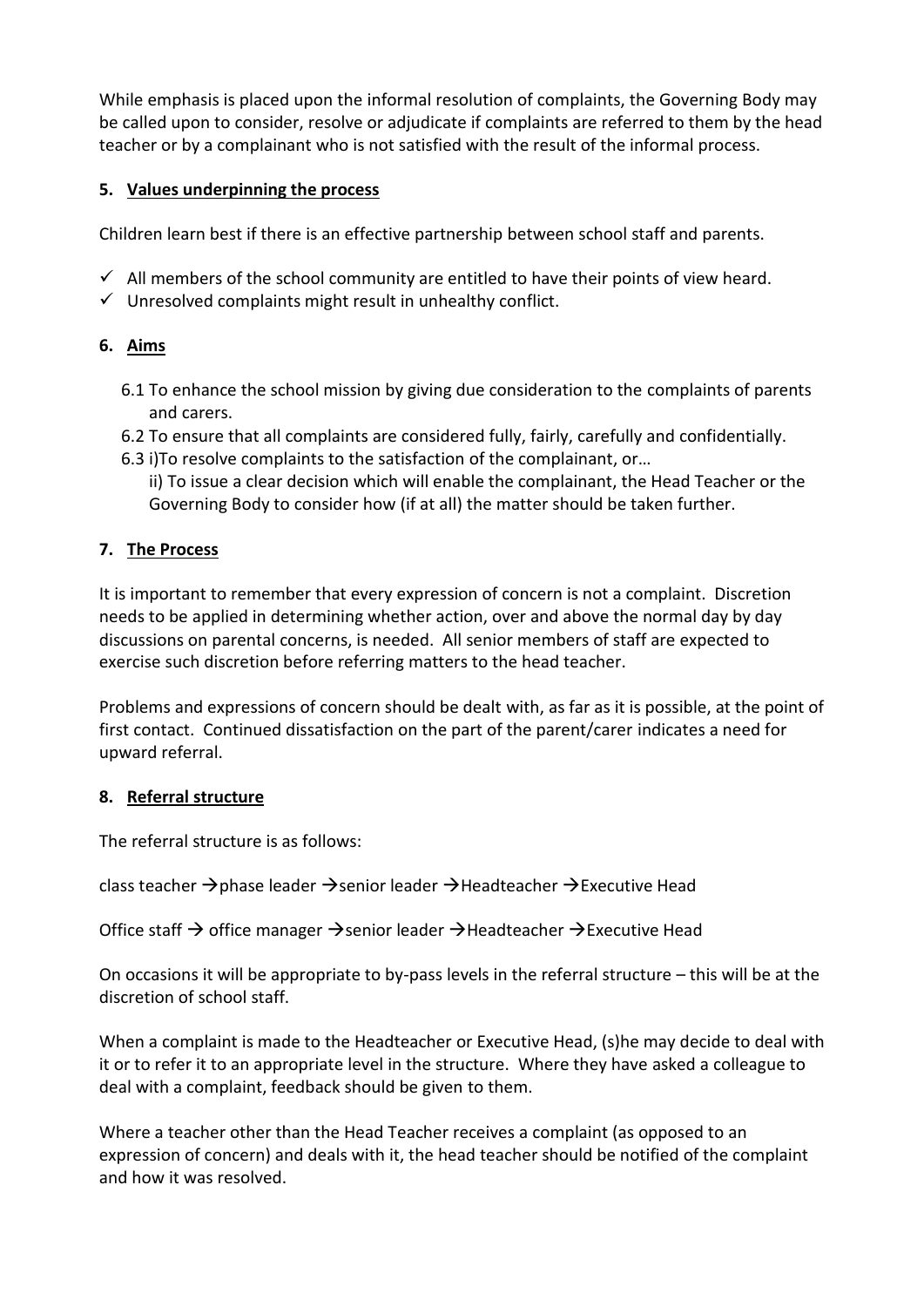If all informal channels have been exhausted and there is still dissatisfaction, the complainant should be made aware of how formal procedures can be initiated.

## **9. Stage 1: The First Contact: Guidelines for Dealing with Concerns and Complaints Informally**

Complaints will be dealt with promptly, thoroughly and, in the first instance, on an informal basis.

- 9.1 The majority of concerns and complaints should be able to be resolved informally. There are many occasions where concerns are resolved straight away through the class teacher or SLT.
- 9.2 If contacting the school to request a meeting about an area of concern, parents and carers should always indicate the general area of concern to the member of staff they are speaking to. This will enable them to be referred to the right person and enable this person to gather any appropriate information enabling them to respond to the concern quickly.
- 9.3 Complaints should be dealt with at the most appropriate level. This will be determined by the nature and seriousness of the complaint. Under no circumstances should teachers become involved in discussions about the professional performance of a colleague. Where a member of staff feels that there should be upward referral of complaints, the referral structure is given above. In the event of a complaint being made to a member of the Governing Body, the complainant should be advised to speak to the head teacher to resolve the matter informally. Governors must not prejudice themselves by discussing the complaint as this would prevent them participating in a panel at a later stage.
- 9.4 When parents or carers raise their concern with the appropriate member of staff they will clarify with the parent/ carer the nature of the concern. It can be helpful to identify at this point what outcome the complainant is looking for.
- 9.5 The staff member will seek to resolve the complaint at this stage. The staff member will ensure that the parent/ carer is clear what action (if any) or monitoring of the situation has been agreed, putting this in writing where this seems the best way of making things clear. The staff member will keep a record of the complaint and the action taken. The staff member will notify the Headteacher that a complaint has been made.
- 9.6 If the member of staff first contacted cannot immediately deal with the matter, s/he will refer the complaint to the Headteacher or Deputy/Assistant Head. On certain issues, the Headteacher may decide to deal with concerns directly at this stage.
- 9.7 If the concern relates to the Executive Head, the parent should contact the Chair of the Governing Body through the school office. The Chair may investigate the complaint, or may delegate this task to another Governor.

## **10. Stage 2: Referral to the Headteacher for Investigation**

10.1 If the parent or carer is not satisfied that their complaint has been adequately dealt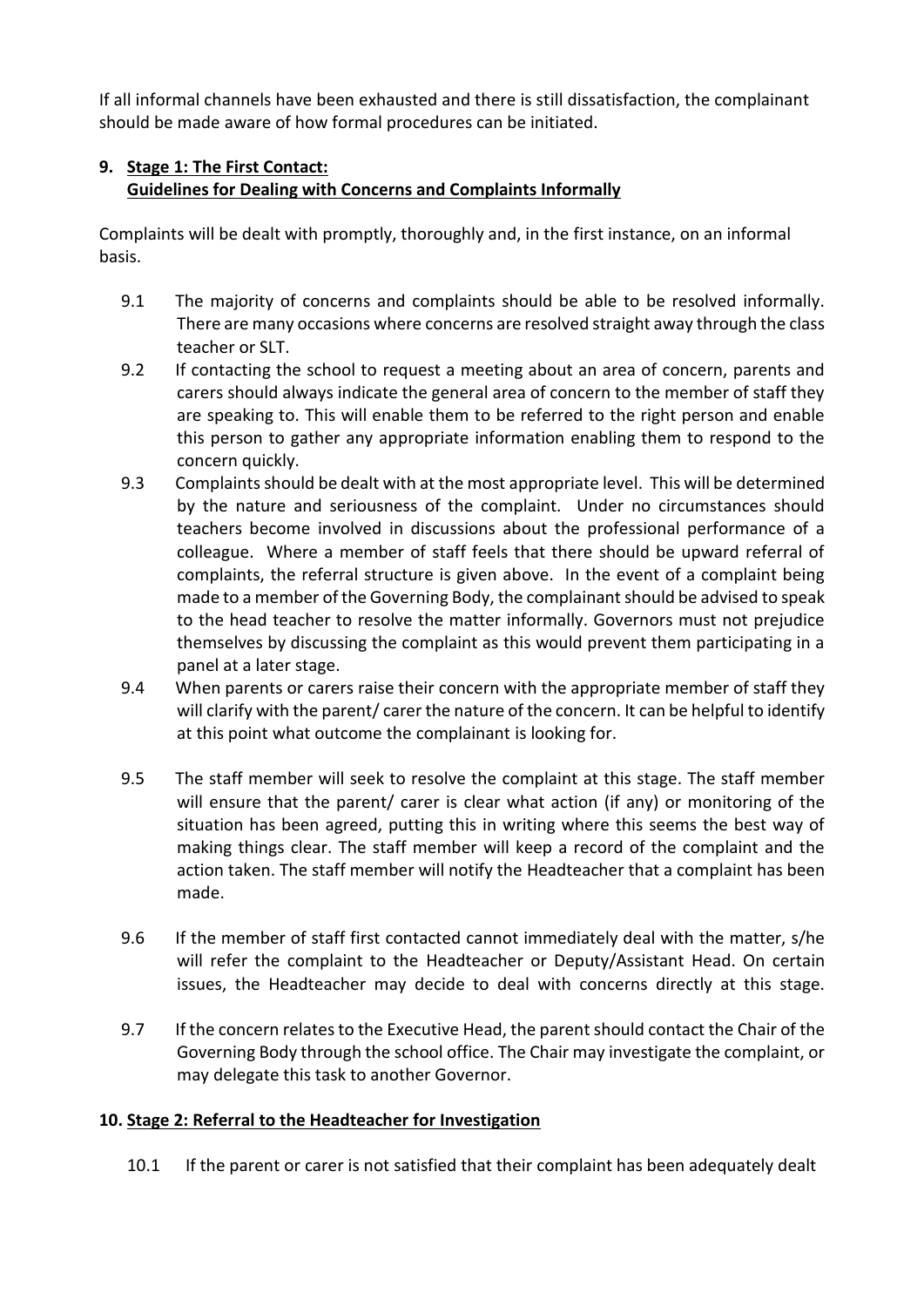with, they may put their complaint in writing to the Headteacher and ask them to investigate. The Headteacher may delegate the investigation to the Deputy Head or Assistant Head.

- 10.2 If the Headteacher has been involved at Stage 1, the Stage 2 investigation will be carried out by another member of SLT or a Governor.
- 10.3 As necessary, the Headteacher (or designate) will interview witnesses and take statements from those involved.
- 10.4 Once all the relevant facts have been established, the Headteacher (or designate) will produce a written response to the complainant.

#### **11. Possible Outcomes at Stage 2**

11.1 When informal procedures have been exhausted, complainants should be informed clearly by the head teacher that:

- a) the matter about which they complained has been dealt with appropriately by staff within the context of school policies and procedures, OR
- b) the complaint has been found by the head teacher to be valid and that the head teacher within his/her responsibility for overall internal management of the school will take appropriate action, OR
- c) The Headteacher / Executive Head will refer the matter to the Governing Body for their consideration.
- 11.2 The written response will include an explanation of the decision and the reasons for it. Where appropriate, this will include what action the school will take to resolve the complaint
- 11.3 The complainant will be advised in the written response. Should s/he feels that their complaint has not been investigated in line with these procedures, they should write to the Chair of the Governing Body within two weeks of receiving the written response to request a review. This request for a review will need to set out the reasons for the request, clearly stating which aspects of this procedure they feel have not been followed correctly

#### **12. Stage 3: Review by the Governing Body**

- 12.1 The Governing Body will not take any role in a complaints investigation, other than to review a case to determine whether the complaints procedure was followed correctly. The only exception will be if the complaint relates to the Governing Body or a member of the Governing Body. In these cases, the Chair of the Governing Body will appoint an Investigating Officer.
- 12.2 Upon receipt of a written request by the complainant for the complaint to proceed to stage 3, the Chair of the Governing Body will write to the complainant to acknowledge receipt of the written request for review.
- 12.3 The acknowledgement will inform the complainant that the complaint will to be heard by three members of the school's Governing Body. The letter will reiterate that the role of the panel is to review whether the correct procedure has been followed by the school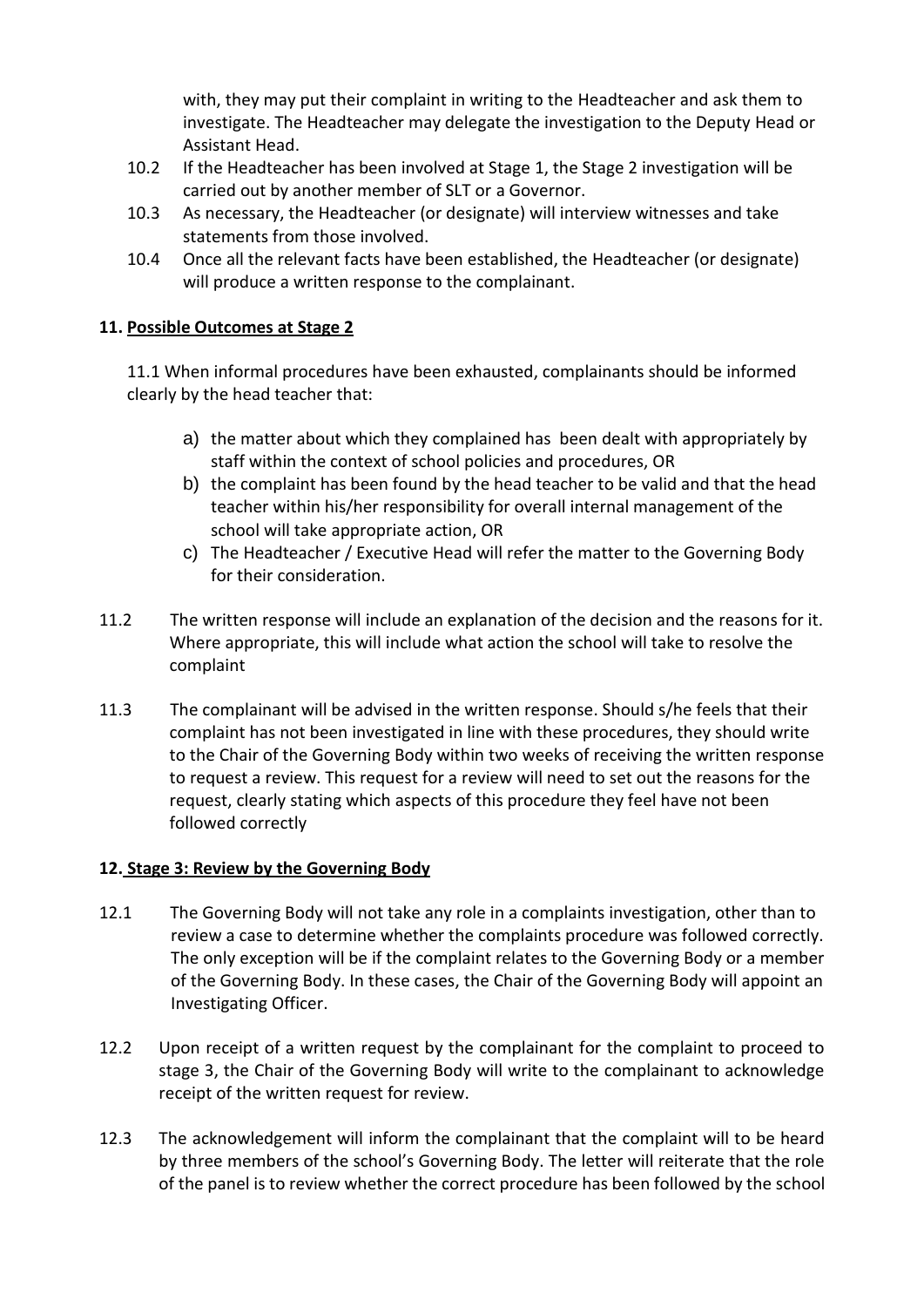in addressing the original complaint and that the Panel will not review the decisions taken at Stage 1 and Stage 2, nor will the Panel hear any new evidence.

- 12.4 The Chair of the Governing Body will arrange to convene a Governors' Complaints Panel. The panel members will be governors who have had no prior involvement with the complaint. If s/he has not previously been involved, the Chair or Vice Chair of the Governing Body will generally chair the panel; however, if both have been involved or are unavailable, another Governor will chair the panel.
- 12.5 The Chair of the Panel will write and inform the complainant, Headteacher / Executive Head and members of the Panel at least five working days in advance, of the date, time and place of the meeting. The request for review setting out why the complainant believes the complaints procedure has not been correctly followed will be enclosed with this letter. The notification to the complainant will also inform him/her of the right to be accompanied to the meeting by a friend/advocate/interpreter.
- 12.6 It is the responsibility of the Chair of the Panel to ensure that the meeting is properly minuted by the Clerk to Governors.
- 12.7 The meeting will allow for:
	- the complainant to explain why they believe their complaint has not been handled in accordance with this procedure
	- the Headteacher / Executive Head to explain the procedure followed by the school
	- Panel members to have an opportunity to question both the complainant and the Headteacher / Executive Head
	- Final statements by both the complainant and the Headteacher / Executive Head.
- 12.8 The Chair of the Panel will explain to the complainant and the Headteacher / Executive Head that the Panel will now consider its decision, and a written decision will be sent to both parties within 15 working days. The complainant and Headteacher / Executive Head will then leave.
- 12.9 The Panel will then reach a decision on whether this procedure has been correctly followed.
- 12.10 A written statement outlining the decision of the Panel will be sent to the complainant and Headteacher within 15 working days.
- 12.11 The school will ensure that a copy of all correspondence and notes are kept on file in the school's records. These records will be kept separately from a pupil's personal records.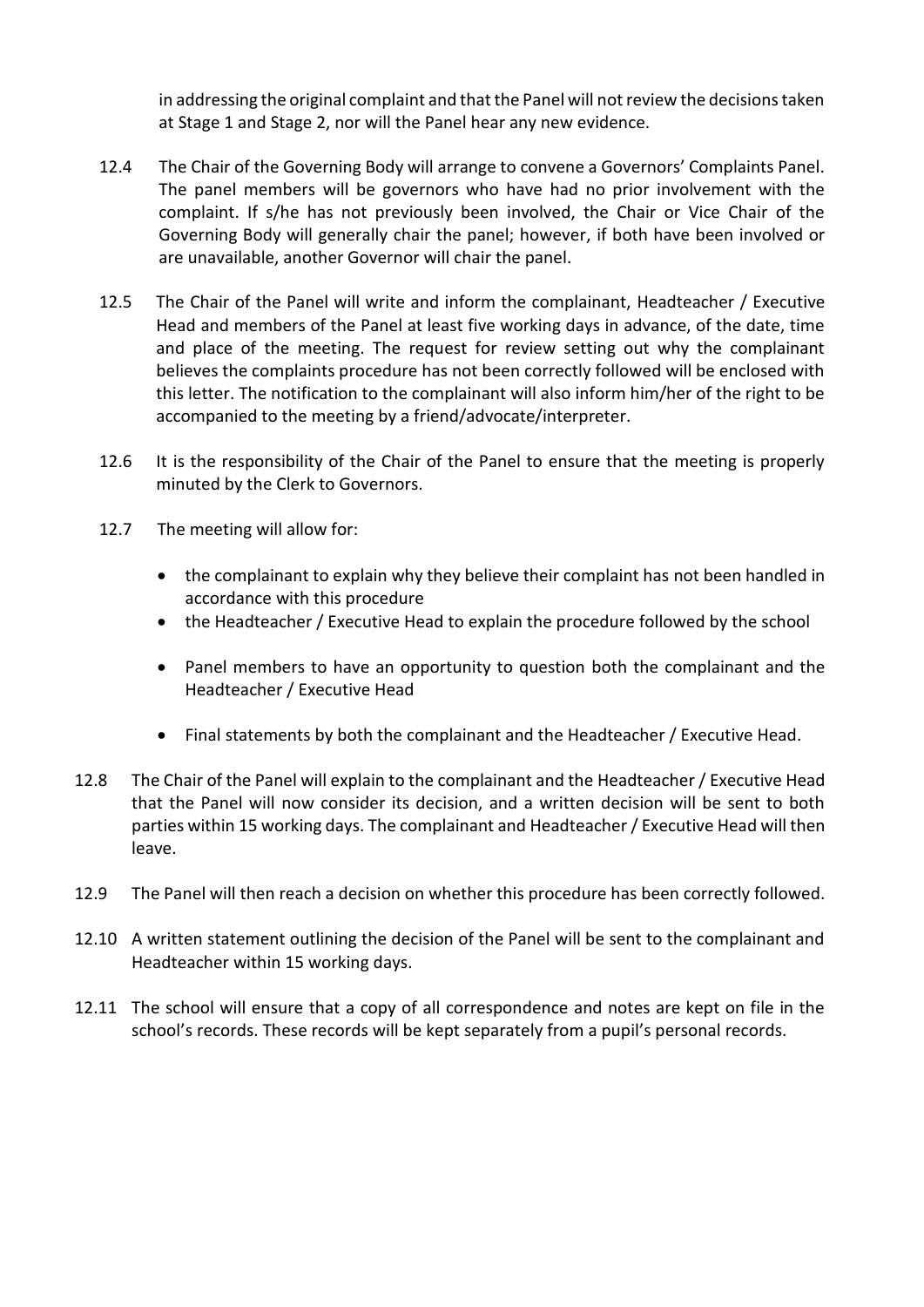#### **13. Dealing with serial, persistent or unreasonable complaints**

The school will endeavour to be helpful to individuals contacting us with a concern, request for information or a complaint.

However, in cases where a school is contacted repeatedly by an individual making the same points, or asking the school to reconsider their position despite all stages of the complaint procedure being followed, the school will need to act appropriately in such circumstances.

The school reserves the right to not respond to complaints that have been previously investigated and completed fully in accordance with the school's complaints procedure.

Should the school view the persistent and unreasonable contact of a complainant as constituting spurious, vexatious, abusive, unreasonably persistent or harassing and threatening behaviour, we will take steps supported by legal action as appropriate to ensure the school can continue its work safely and securely.

The Genesis Education Trust defines unreasonable complaints as 'those who, because of the frequency or nature of their contacts with the school, hinder our consideration of their or other people's complaints' (DfE January 2016).

A complaint may be regarded as unreasonable when the person making the complaint:-

- $\circ$  Refuses to articulate their complaint or specify the grounds of their complaint and outcomes sought, despite offers of assistance.
- $\circ$  Refuses to co-operate with the complaints investigation whilst still wishing for it to be resolved.
- o Refuses to accept certain issues are not within the scope of the complaints procedure.
- o Insists on the complaint being dealt with in ways which are not compatible with the complaints procedure and good practice.
- o Introduces trivial or irrelevant information and expects these to be taken into account and commented on, or raises large numbers of detailed but unimportant questions, and insists these are answered fully and often immediately and to their own timescales.
- $\circ$  Makes unjustified complaints about staff dealing with the issued and seeks to have them replaced.
- o Changes the basis of the complaint as the investigation proceeds.
- o Repeatedly makes the same complaint (despite previous investigation and outcome concluding the complaint is groundless).
- $\circ$  Refuses to accept the findings of the investigation into the complaint where the school's complaint procedure has been fully and properly implemented and completed, including referral to the DfE.
- o Seeks an unrealistic outcome.
- o Makes excessive demands on school time by frequent, lengthily, complicated and stressful contact with staff regarding the complaint in person, in writing, by email and by telephone while the complaint is being dealt with.

A complaint may also be considered unreasonable if the person making the complaint does so either face-to-face, by telephone or in writing or electronically:- Maliciously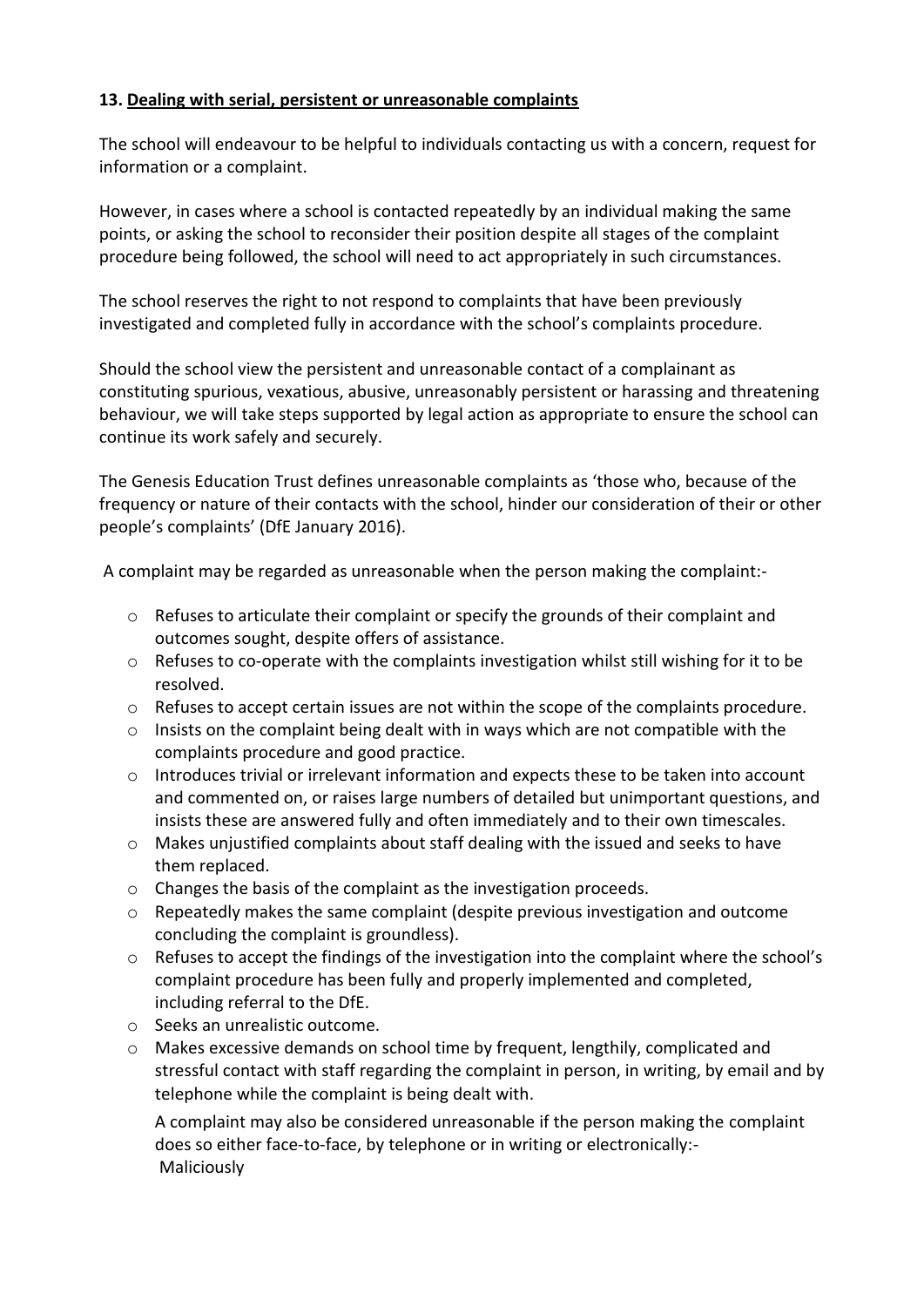- o Aggressively
- o Using threats, intimidation or violence
- o Using abusive, offensive or discriminatory language
- o Knowing it to be false
- o Using falsified information Publishing unacceptable information in a variety of media such as in social media, websites and newspapers.

Whenever possible, the Executive Headteacher or the Chair of Governors will discuss any concerns with the complainant informally before applying an 'unreasonable' marking to a complaint.

If the behaviour continues, the Executive Headteacher will write to the complainant explaining that their behaviour is unreasonable and asking them to change it. For complainants who excessively contact the school causing a significant level of disruption, we may specify methods of communication and limit the number of contacts in a communication plan. This will usually be reviewed after 6 months.

In response to any serious incident of aggression or violence, the concerns and actions taken will be put in writing immediately and the police will be informed. This may also include banning individuals from school premises.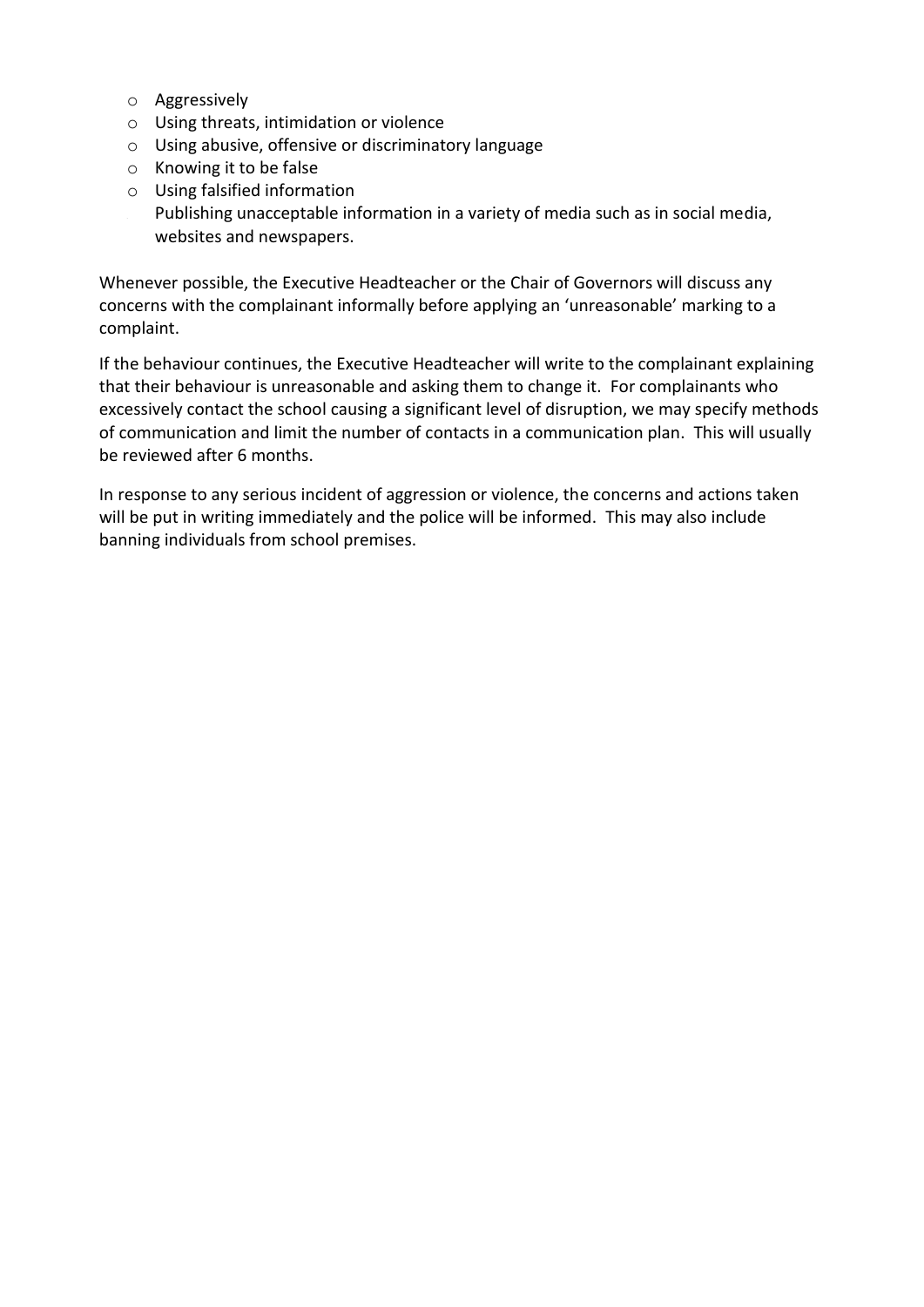Genesis Education Trust Complaint Form

Please complete this form and return to the Head Teacher who will acknowledge its receipt and inform you of the next stage in the procedure.

| Name of School in the Trust                                                                                                                                                                     |                                                                                                          |       |  |
|-------------------------------------------------------------------------------------------------------------------------------------------------------------------------------------------------|----------------------------------------------------------------------------------------------------------|-------|--|
| Your Name                                                                                                                                                                                       |                                                                                                          |       |  |
| Relationship with the school (e.g.                                                                                                                                                              |                                                                                                          |       |  |
| Parent of a pupil on the school's roll)                                                                                                                                                         |                                                                                                          |       |  |
| Pupil's Name (if relevant to your                                                                                                                                                               |                                                                                                          | Class |  |
| complaint)                                                                                                                                                                                      |                                                                                                          |       |  |
| <b>Your Address</b>                                                                                                                                                                             |                                                                                                          |       |  |
|                                                                                                                                                                                                 |                                                                                                          |       |  |
| Daytime Telephone Number                                                                                                                                                                        |                                                                                                          |       |  |
| <b>Evening Telephone Number</b>                                                                                                                                                                 |                                                                                                          |       |  |
|                                                                                                                                                                                                 | Please give details of your complaint, (including dates, names of witnesses etc.) to allow the matter to |       |  |
| be fully investigated                                                                                                                                                                           |                                                                                                          |       |  |
|                                                                                                                                                                                                 |                                                                                                          |       |  |
|                                                                                                                                                                                                 |                                                                                                          |       |  |
|                                                                                                                                                                                                 |                                                                                                          |       |  |
|                                                                                                                                                                                                 |                                                                                                          |       |  |
|                                                                                                                                                                                                 |                                                                                                          |       |  |
|                                                                                                                                                                                                 |                                                                                                          |       |  |
|                                                                                                                                                                                                 |                                                                                                          |       |  |
|                                                                                                                                                                                                 |                                                                                                          |       |  |
|                                                                                                                                                                                                 |                                                                                                          |       |  |
|                                                                                                                                                                                                 |                                                                                                          |       |  |
|                                                                                                                                                                                                 |                                                                                                          |       |  |
|                                                                                                                                                                                                 |                                                                                                          |       |  |
|                                                                                                                                                                                                 |                                                                                                          |       |  |
|                                                                                                                                                                                                 |                                                                                                          |       |  |
|                                                                                                                                                                                                 |                                                                                                          |       |  |
|                                                                                                                                                                                                 |                                                                                                          |       |  |
|                                                                                                                                                                                                 |                                                                                                          |       |  |
|                                                                                                                                                                                                 |                                                                                                          |       |  |
|                                                                                                                                                                                                 |                                                                                                          |       |  |
|                                                                                                                                                                                                 |                                                                                                          |       |  |
|                                                                                                                                                                                                 |                                                                                                          |       |  |
|                                                                                                                                                                                                 |                                                                                                          |       |  |
|                                                                                                                                                                                                 |                                                                                                          |       |  |
|                                                                                                                                                                                                 |                                                                                                          |       |  |
|                                                                                                                                                                                                 |                                                                                                          |       |  |
|                                                                                                                                                                                                 |                                                                                                          |       |  |
| You may continue on separate paper, or attach additional paperwork, if you wish. If you have already<br>provided information, it would be helpful if you could summarise the main points above. |                                                                                                          |       |  |